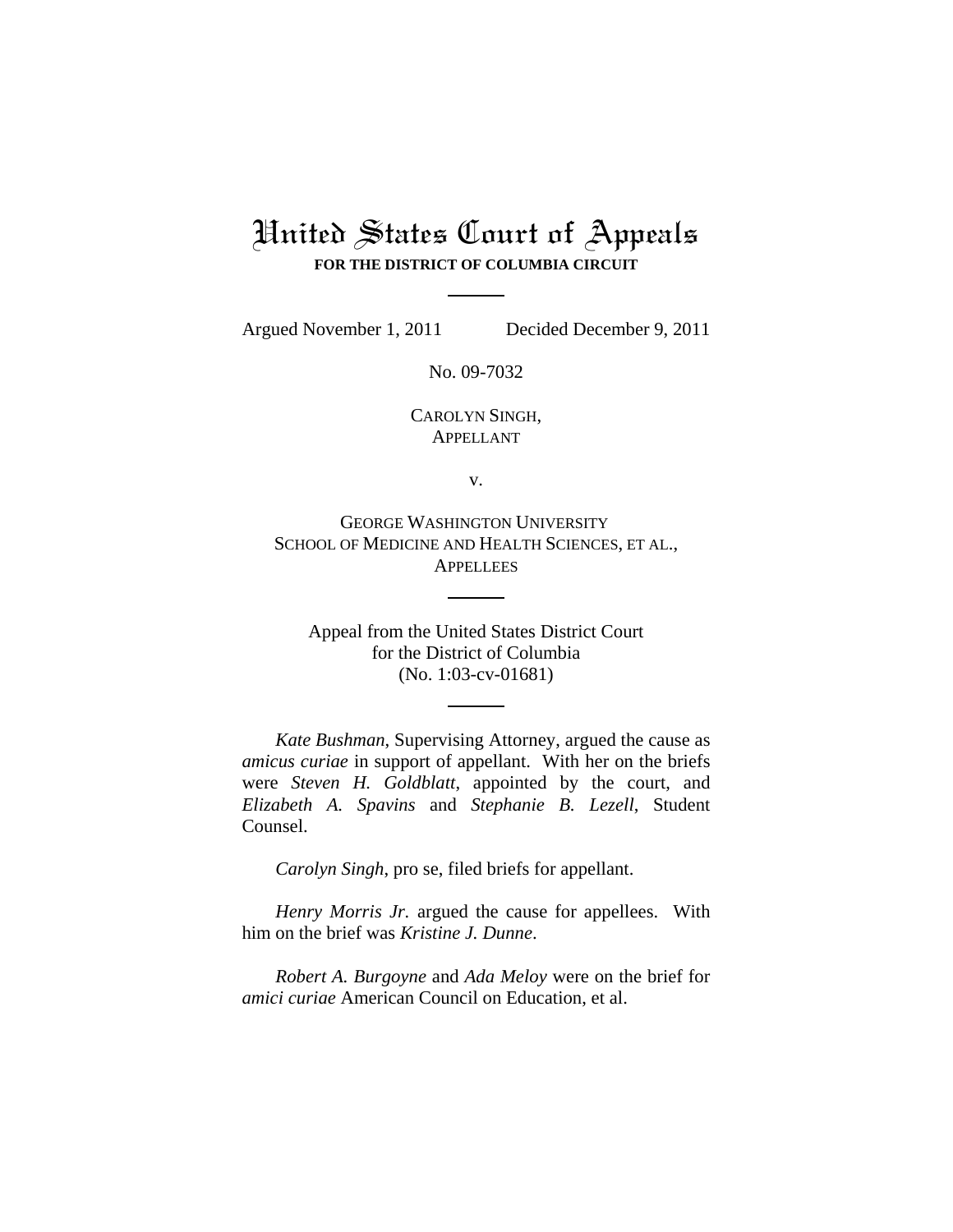Before: ROGERS and GARLAND, *Circuit Judges*, and WILLIAMS, *Senior Circuit Judge*.

Opinion for the Court by *Circuit Judge* ROGERS.

ROGERS, *Circuit Judge*: This appeal is before the court following a remand. In the first appeal the court established the legal standards the district court must apply in determining whether Carolyn Singh, a former medical student, had an impairment that substantially limited her in the major life activity of learning under the Americans with Disabilities Act ("ADA"), 42 U.S.C. §§ 12101 *et seq*. Specifically, the court rejected both the district court's use of a comparison group of other medical students, holding that the correct comparator was the average person, and its focus on test-taking, holding that the major life activity at issue was Singh's ability to learn. *Singh v. Geo. Wash. Univ. Sch. of Med. & Health Scis.* ("*2007 Singh Appeal*"), 508 F.3d 1097, 1100, 1104 (D.C. Cir. 2007). Having failed to prevail again, Singh, assisted by amicus, contends that on remand the district court erred by failing to apply the 2008 amendments to the ADA and in relying on her prior academic achievement in assessing whether she suffered from a disability under the ADA. Because Singh fails to show legal or clear factual error by the district court, *see Cuddy v. Carmen*, 762 F.2d 119, 123 (D.C. Cir. 1985), we affirm.

**I.**

During Singh's time as a medical student at George Washington University, her poor grades placed her continued enrollment at risk on four occasions. She had been admitted to the University's Decelerated Program for students with weaker academic records, in view of her poor performance on the standardized medical-school entrance exam ("MCAT").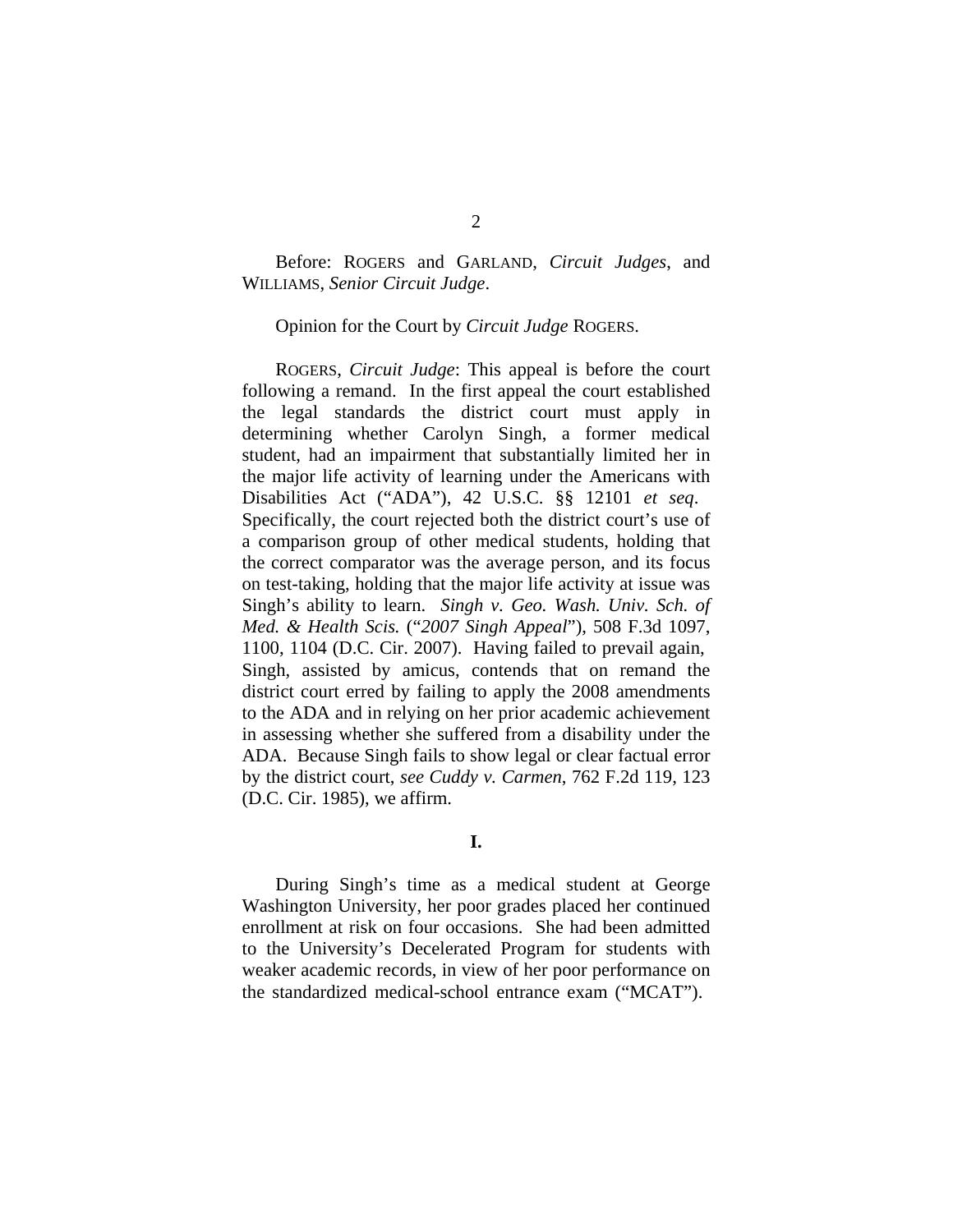Students in the Decelerated Program have two years to complete the curriculum that regular-matriculation students finish in their first year. The University requires Decelerated-Program students to maintain adequate academic performance and publishes academic regulations that set out a procedure for dismissal in the event of poor performance.

Despite Singh's overall academic success in high school and college, she quickly encountered difficulty in medical school. Beginning in her first semester in Fall 2000 and continuing throughout her six semesters at the University, Singh received failing grades in multiple courses and failed to satisfy the University's standard-deviation requirement in others. Nevertheless, Singh maintained an active extracurricular schedule throughout this period, including serving as the social chair of the University's student council, participating in multiple medical associations as the student representative, and enrolling in a music course. Singh's pattern of poor academic performance was evaluated by the Medical Student Evaluation Committee ("MSEC") on three occasions. On the first two occasions, she was advised to retake certain courses, to reduce or eliminate her extracurricular activities, to improve her study habits, and generally to concentrate on her medical studies. In the last review, when her grades did not improve, the MSEC recommended to the Dean of the medical school that she be dismissed. Singh was "quite distressed" by this turn of events, Trial Tr. Nov. 22, 2005, at 150, and sought advice from the University's Disability Support Services, which referred her to Dr. Anne Newman for psycho-educational testing. After interviewing Singh about her background and administering diagnostic tests, Dr. Newman concluded that Singh had a reading disorder – dyslexia – as well as a mild processing-speed disorder. Report of Anne C. Newman, Ph.D., on Feb. 19, 2003 interpretative session ("Newman Report"), at 7. Dr.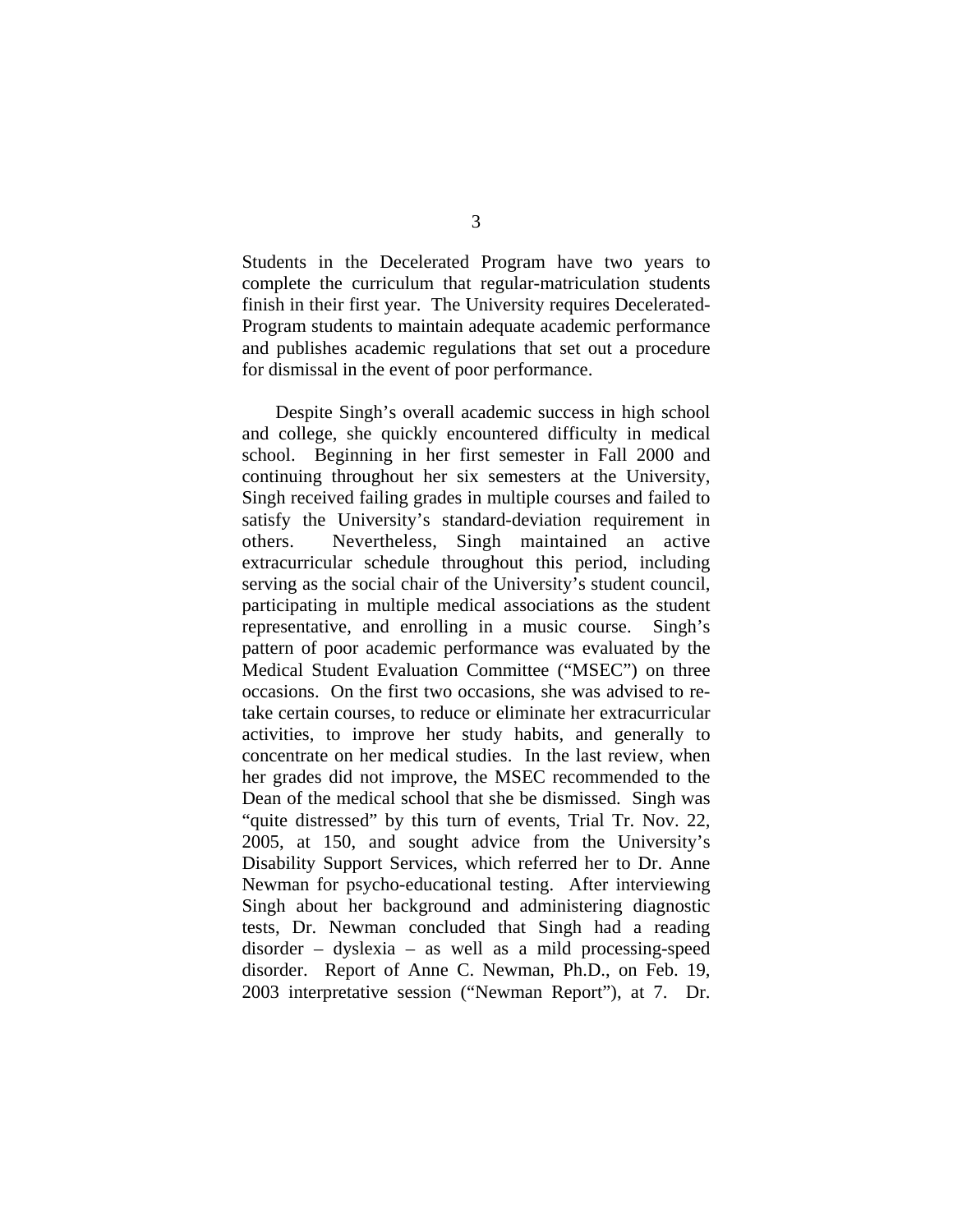Newman recommended a number of academic accommodations, psychotherapy, investigation of the appropriateness of psychostimulant medication, and a reduction in volunteer activities.

Meanwhile, the Dean of the medical school had received the MSEC's dismissal recommendation and he concurred. On February 11, 2003, the Dean met with Singh and her mother to notify Singh of the MSEC's recommendation and his decision to dismiss her. Singh informed the Dean of Dr. Newman's pending report, which she forwarded to the Dean two weeks later. On March 5, 2003, the Dean officially notified Singh by letter of her dismissal from the University; the Dean later testified that Dr. Newman's report "played no role" in his decision to dismiss Singh. Trial Tr. Nov. 23, 2005, at 403–04.

In 2003, Singh filed a complaint alleging that the University had unlawfully discriminated against her in violation of the ADA. The district court granted summary judgment in part for Singh, finding that "[a] reasonable fact finder could only conclude that plaintiff suffers from some kind of mental impairment," but denied summary judgment as to whether her learning was substantially limited. *Singh v. Geo. Wash. Univ.*, 368 F. Supp. 2d 58, 63 (D.D.C. 2005). After a bench trial, the district court found that Singh did not have a disability as defined under the ADA and entered judgment for the University. *Singh v. Geo. Wash. Univ. Sch. of Med. & Health Scis.*, 439 F. Supp. 2d 8, 16 (D.D.C. 2006). Finding that Singh had failed to show that her impairment had caused a substantial limitation on learning, the district court stated that, "[t]o the contrary, [Singh] appear[ed] quite able to succeed in the major life activity of learning, including testtaking in general." *Id.* at 14.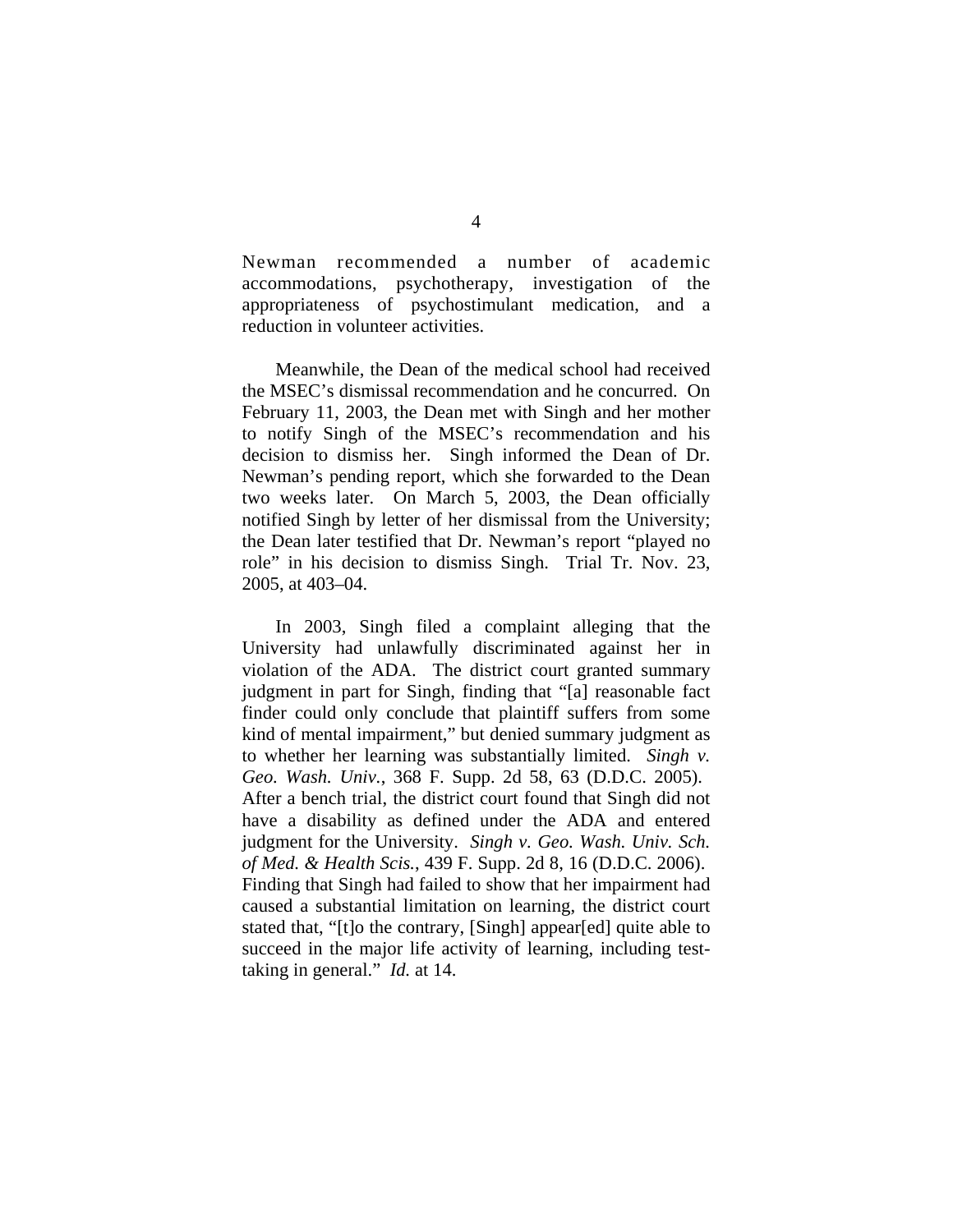On appeal, this court held that the proper comparison group for the substantial-limitation determination was the general population, not other people of comparable age and educational background as the district court had ruled, and that the relevant major life activity was learning, not testtaking. *2007 Singh Appeal*, 508 F.3d at 1100, 1104. The court remanded the case, stating that the district court had "fail[ed] to state important factual findings specially," "intermix[ed] . . . the legal standards of impairment with those of substantial limitation," and mischaracterized the testimony of Dr. Rick Ostrander, the University's expert witness. *Id.* at 1106–07.

On remand, the district court revised and clarified its analysis but reached the same result as it had in 2005. *Singh v. Geo. Wash. Univ. Sch. of Med. & Health Scis.* ("*2009 Remand Opinion*"), 597 F. Supp. 2d 89, 90 (D.D.C. 2009). In applying the comparison-group and major-life-activity standards established by this court and in concluding that Singh had failed to demonstrate a disability under the ADA, the district court concluded that it did not need to decide whether the alleged limitation was "substantial" because Singh "ha[d] not shown that her limitation [was] a result of her impairment." *Id.* at 96. The district court found that Singh's expert, Dr. Newman, had failed "to establish the requisite causal link," and that Singh's "spotty, anecdotal corroborative evidence [did] not suffice" to bolster that causation evidence. *Id.* at 97. Singh appeals.

## **II.**

The ADA prohibits discrimination against disabled individuals. 42 U.S.C. § 12182(a). An individual seeking to establish a disability must prove, by a preponderance of the evidence, *see Flemmings v. Howard Univ.*, 198 F.3d 857, 861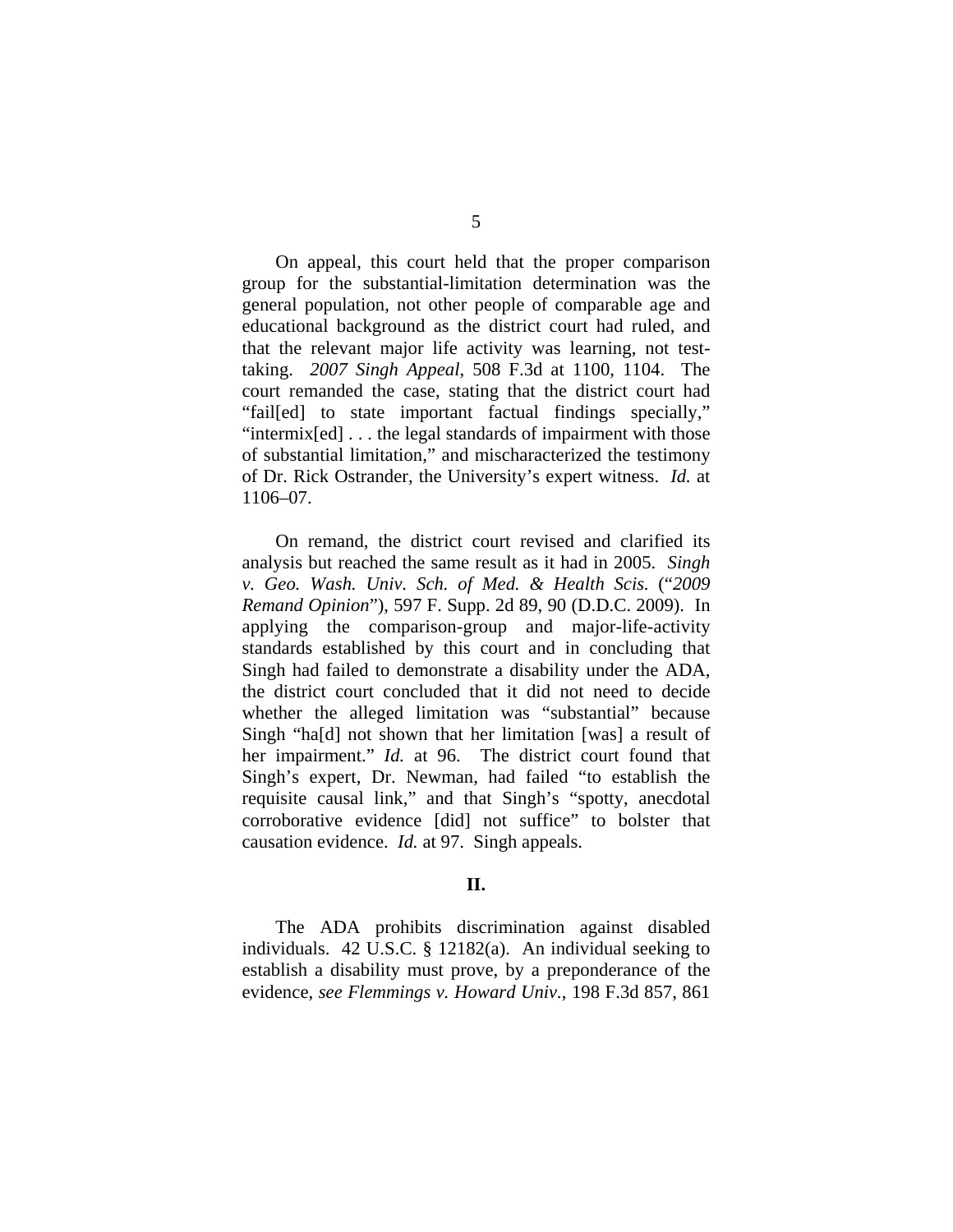(D.C. Cir. 1999), that (1) she suffers from a physical or mental impairment; (2) the impairment relates to a "major life activity," and (3) the impairment "substantially limits" her in one or more "major life activities," 42 U.S.C. § 12102(1); *see Haynes v. Williams*, 392 F.3d 478, 482 (D.C. Cir. 2004). As established in the prior proceedings, the impairment at issue is Singh's learning disorder, and the corresponding major life activity is learning.

Effective January 1, 2009, Congress amended the ADA. *See* ADA Amendments Act of 2008 ("ADAA"), Pub. L. No. 110-325, 122 Stat. 3553 (2008). Congress rejected the Supreme Court's prior holding that the ADA set forth a "demanding standard for qualifying as disabled," *Toyota Motor Mfg., Ky., Inc. v. Williams*, 534 U.S. 184, 197 (2002), as well as the holding in *Sutton v. United Air Lines, Inc.*, 527 U.S. 471, 475 (1999), that courts should account for mitigating measures when making disability determinations. ADAA, § 2, 122 Stat. at 3554. The ADAA provides that the "determination of whether an impairment substantially limits a major life activity shall be made without regard to the ameliorative effects of mitigating measures such as . . . learned behavioral or adaptive neurological modifications." *Id.* § 4, 122 Stat. at 3556.

 Singh contends that the district court erred in failing to apply the ADAA, which was the law in effect at the time of its decision on remand. The University objects to our consideration of this contention on two grounds: forfeiture and retroactivity. We need not address forfeiture because the second objection is well taken.

Courts disfavor retroactive application of laws absent clear expression of congressional intent to do so. *See*

**A.**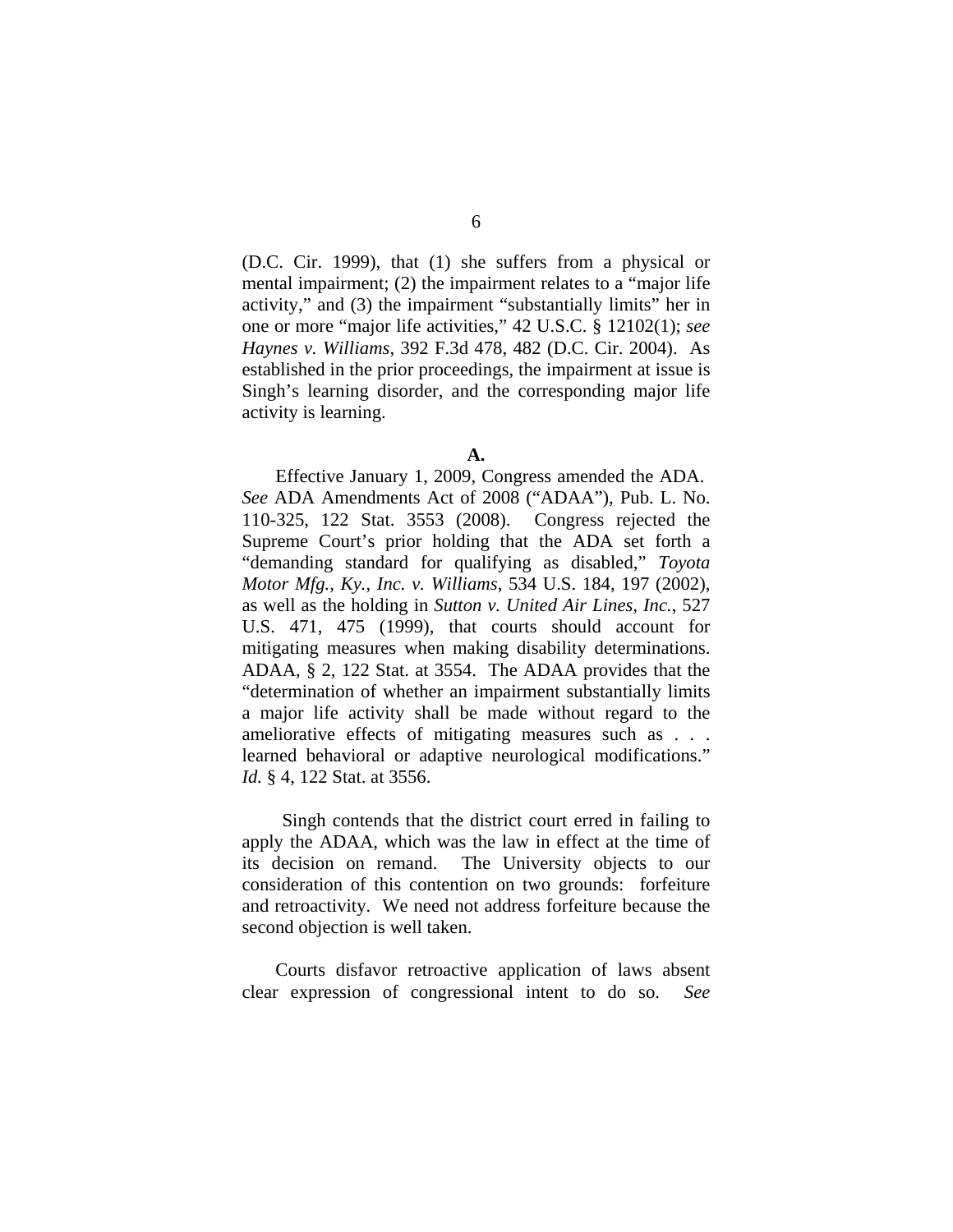*Landgraf v. USI Film Prods.*, 511 U.S. 244, 264, 272 (1994). This anti-retroactivity principle is grounded in the notions of fair notice and reasonable reliance. *See id.* at 265. In determining whether a statute can operate retroactively, the court asks "whether the new provision attaches new legal consequences to events completed before its enactment," *id.* at 270, a question that may turn on the nature of the relief sought by the plaintiff. "When the intervening statute authorizes or affects the propriety of prospective relief, application of the new provision is not retroactive." *Id*. at 273. Damages constitute retrospective relief and thus raise retroactivity concerns. *See id.* at 281–84. The statute in *Landgraf* posed retroactivity problems because it expanded the types of relief available to plaintiffs. *See id.* at 253–54. Although the Supreme Court recognized that the new compensatory-damages provision "only reach[ed] discriminatory conduct already prohibited by Title VII," and thus the defendant was already on notice that the relevant conduct was unlawful, the new provision "affect[ed] the liabilities of defendants," impacted the "private parties' planning," and "attach[ed] an important new legal burden to that conduct." *Id.* at 282–83. As such, retroactive application was not appropriate. *Id.* at 284. As a cautionary note, the Court instructed that although "[i]t will frequently be true . . . that retroactive application of a new statute would vindicate its purpose more fully," that "consideration . . . is not sufficient to rebut the presumption against retroactivity." *Id.* at 285–86.

This court held in *Lytes v. D.C. Water & Sewer Authority*, 572 F.3d 936, 938 (D.C. Cir. 2009), that Congress did not intend the ADAA to operate retroactively, pointing in particular to Congress' decision to set an effective date in the future. *See also Fikes v. Wal-Mart, Inc.*, 332 F. App'x 882, 883 n.1 (11th Cir. 2009); *EEOC v. Argo Distrib., LLC*, 555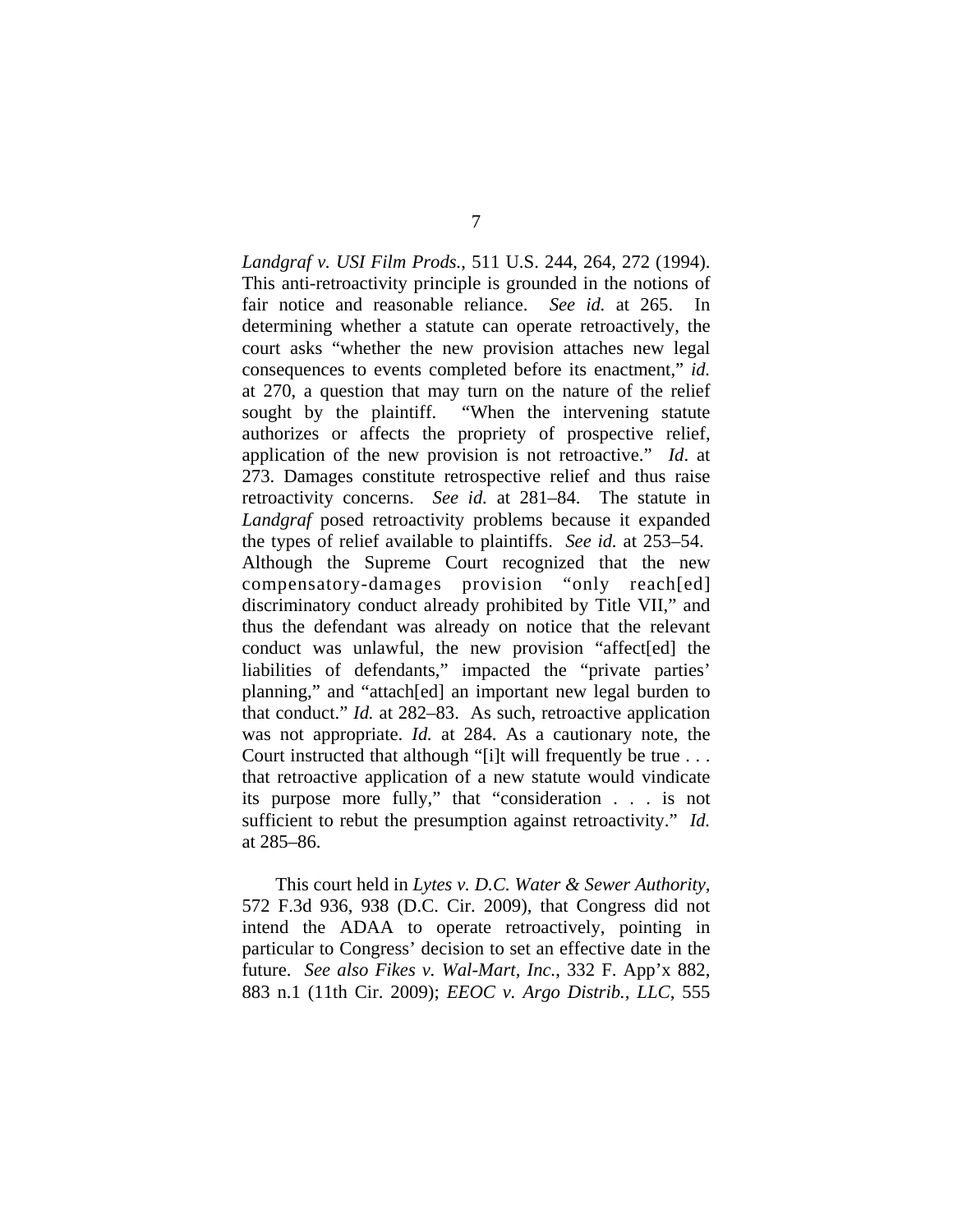F.3d 462, 469 n.8 (5th Cir. 2009); *Kiesewetter v. Caterpillar Inc.*, 295 F. App'x 850, 851 (7th Cir. 2008). In *Lytes*, the plaintiff had sought retrospective relief, including damages and back pay. 572 F.3d at 939. Singh emphasizes that she does not seek monetary damages, *see Singh*, 368 F. Supp. 2d at 72, and that the injunctive relief she seeks would operate in the future and is thus prospective. To gain that relief, however, Singh must first be reinstated, overturning the University's decision in 2003 to dismiss her; her complaint seeks a declaratory judgment that she "is a student in good standing" at the University. Compl. at 12. Much as with a request for damages, reinstatement is backward-looking and seeks to remedy a past unlawful act. *See Lytes*, 572 F.3d at 939, 945; *Dave v. Lanier*, 681 F. Supp. 2d 68, 72 n.3 (D.D.C. 2010). Applying the ADAA to the University's decision in 2003 to dismiss Singh would be changing the laws that governed the University's liability at that time, imposing a new legal burden on the University's past conduct. As such, its application would be impermissibly retroactive.

## **B.**

Singh also contends that the district court clearly erred on remand in finding that her impairment did not substantially limit her ability to learn. Specifically she takes issue with the district court's consideration of her past academic achievement as compelling the conclusion that she failed to show causation. She emphasizes that the ADA requires proof of a present, not past, substantial limitation.

The district court's decision on remand rested on the factual findings that: (1) Singh had an impairment; (2) Singh presented evidence of a limitation on her learning ability; (3) numerous potential causes existed to explain that limitation; and (4) Singh failed to demonstrate by a preponderance of the evidence that her impairment, and not the other factors,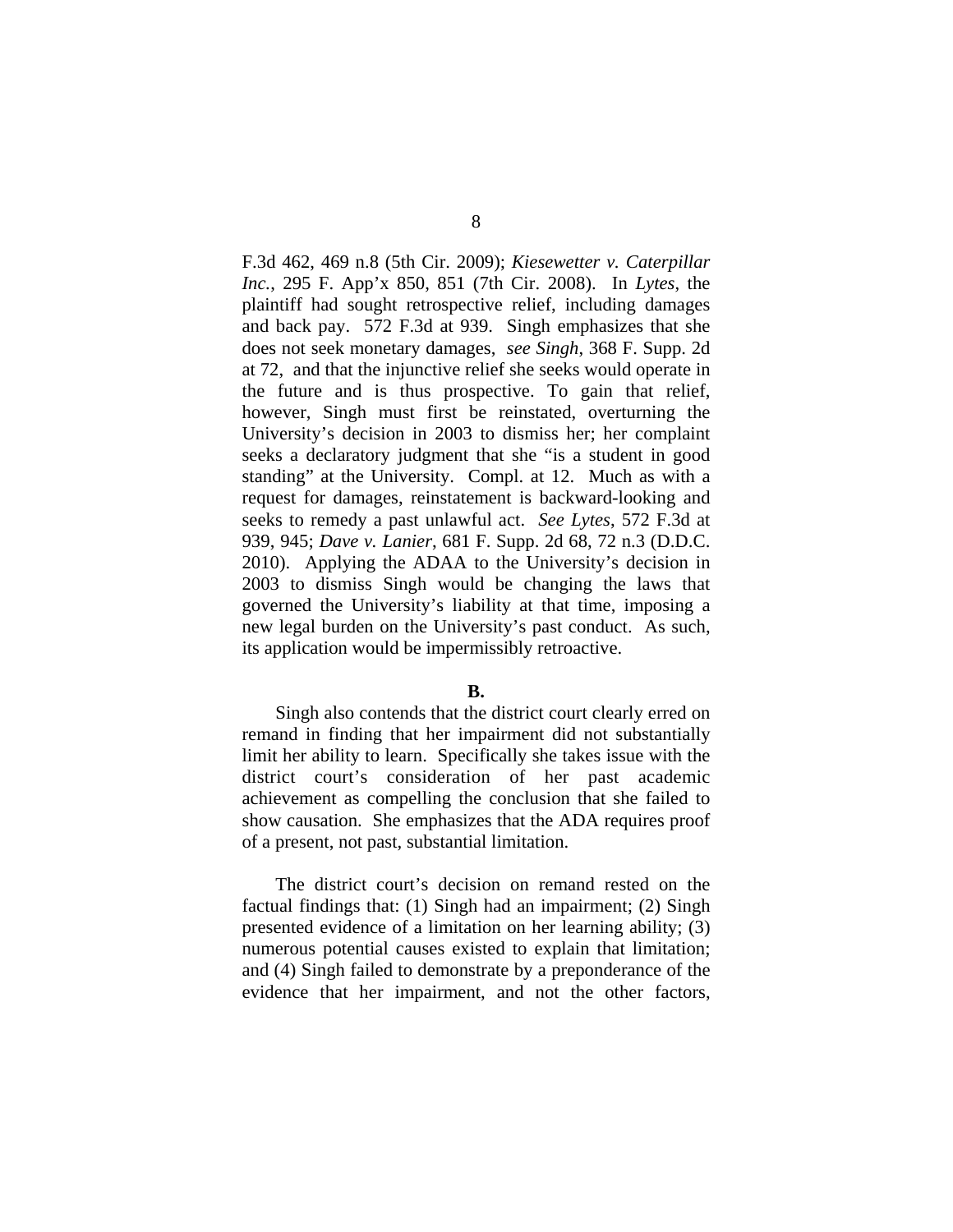caused that limitation. Based on these findings, the district court concluded that Singh had failed to prove causation, one of the three elements necessary to show the presence of a disability under the ADA. *See 2009 Remand Opinion*, 597 F. Supp. 2d at 96–97. We need not decide whether Singh had an impairment within the meaning of the ADA, or whether that alleged impairment substantially limited a major life activity. The district court's factual finding on causation, *see Daniels v. Hadley Memorial Hosp.*, 566 F.2d 749, 756 n.49 (D.C. Cir. 1977), is not clearly erroneous and that finding alone dooms her case. The district court identified "many reasons aside from [Singh's] impairment that might explain why [she] has done relatively poorly on extremely time-limited tests." *2009 Remand Opinion*, 597 F. Supp. 2d at 96. For example, the district court listed anxiety from the difficulty of the medical school academic environment, "her involvement in extracurricular activities," which a number of University advisors had suggested she curtail or eliminate in view of her academic difficulties, and poor study habits as possible causes of her poor performance. *Id.* Although the district court prefaced each of these potential causes with the word "perhaps," *id.*, it referenced record evidence for each of the possible causes, including that Singh was overextended in extracurriculars, *id.* at 96 n.7, and had poor study habits, such as her admission that she sang along to music while studying, *id.* at 96 n.8. The district court also identified record evidence of yet other possible causes for Singh's poor performance, such as Singh's own testimony that attributed her academic problems "at least in some degree to . . . being upset over the September 11th [, 2001 terrorist] attacks." Trial Tr. Nov. 21, 2005, at 93–94 (cited by *2009 Remand Opinion*, 597 F. Supp. 2d at 97 n.10).

The district court did not ignore Singh's claim "that she consistently perform[ed] much lower on multiple-choice tests than on other types of assessments," *2009 Remand Opinion*,